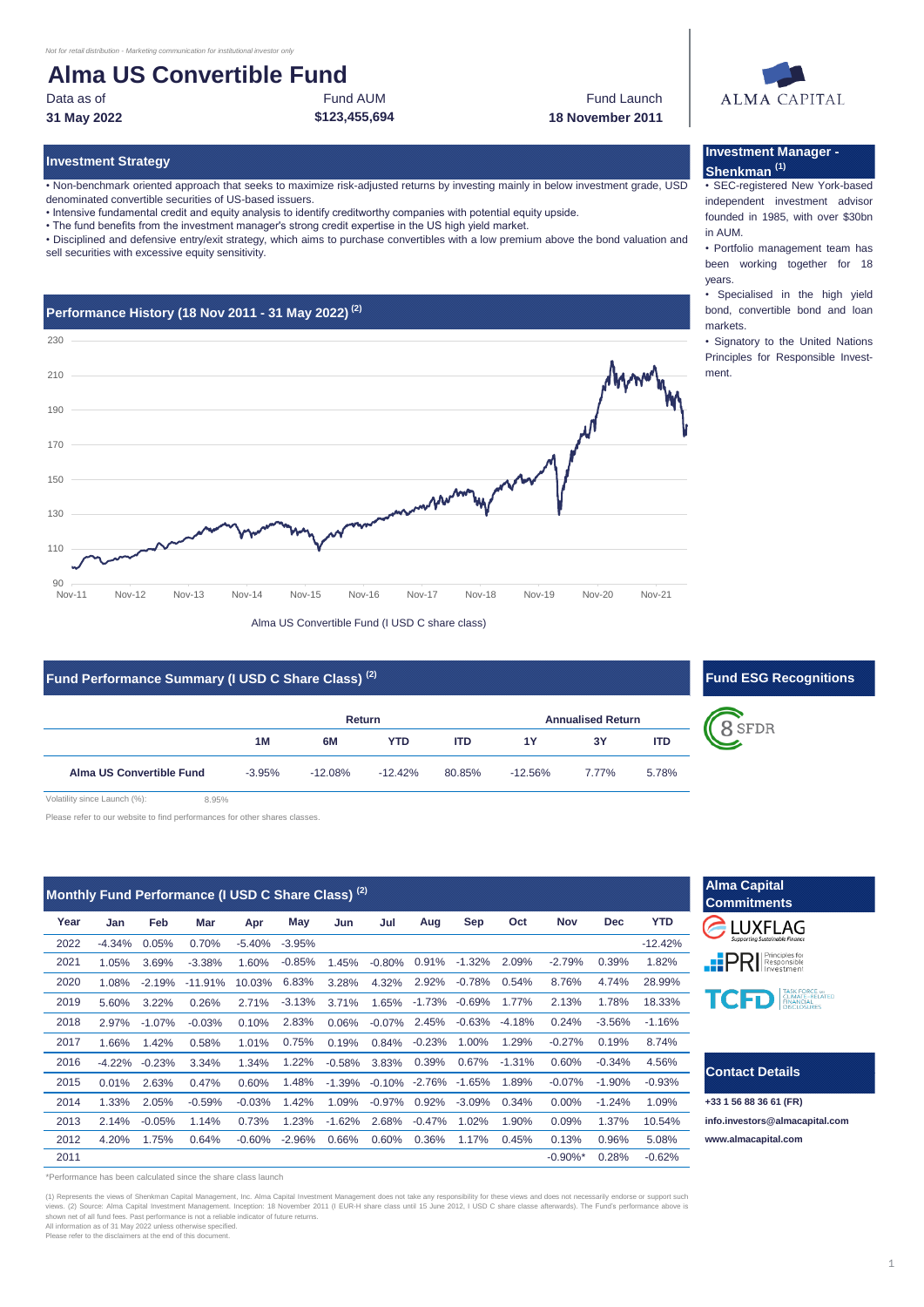# **Alma US Convertible Fund**

| Data as of  | Fund AUM      | <b>Fund Launch</b> |
|-------------|---------------|--------------------|
| 31 May 2022 | \$123.455.694 | 18 November 2011   |

# **\$123,455,694 18 November 2011**

# **ALMA CAPITAL**

# **Fund Characteristics**

| Portfolio Characteristics (1/2) <sup>(3)</sup> |      |  |  |  |
|------------------------------------------------|------|--|--|--|
| <b>Number of securities</b>                    | 140  |  |  |  |
| Asset allocation (% NAV)                       |      |  |  |  |
| <b>US Convertibles</b>                         | 96.7 |  |  |  |
| <b>US Bonds</b>                                | 0.0  |  |  |  |
| Cash and equivalents                           | 3.3  |  |  |  |

#### **Portfolio liquidity (% NAV)**

| $\ldots$ . $\ldots$ . $\ldots$ . $\ldots$ . $\ldots$ . $\ldots$ |      |  |  |
|-----------------------------------------------------------------|------|--|--|
| $4*$                                                            | 61.5 |  |  |
| $2***$                                                          | 35.3 |  |  |
| $3***$                                                          |      |  |  |

\*Bonds that trade daily and have 3 or more market-makers.

\*\*Bonds that trade more than once a week and have 2 or more market-makers.

\*\*\*Bonds that trade infrequently and have only 1 or 2 market-makers.

| Top 10 Issuers <sup>(3)</sup>   |                               |       |  |
|---------------------------------|-------------------------------|-------|--|
| <b>Issuer name</b>              | <b>Sector</b>                 | % AUM |  |
| <b>SPLUNK INC</b>               | Information Technology        | 2.0   |  |
| <b>PARSONS CORP</b>             | Industrials                   | 1.8   |  |
| <b>IRONWOOD PHARMACEUTICALS</b> | <b>Health Care</b>            | 1.7   |  |
| <b>LIBERTY MEDIA CORP</b>       | <b>Communication Services</b> | 1.7   |  |
| <b>ENVESTNET INC</b>            | Information Technology        | 1.7   |  |
| <b>DISH NETWORK CORP</b>        | <b>Communication Services</b> | 16    |  |
| <b>CYBERARK SOFTWARE LTD</b>    | Information Technology        | 1.5   |  |
| AKAMAI TECHNOLOGIES INC         | Information Technology        | 1.4   |  |
| Q2 HOLDINGS INC                 | Information Technology        | 1.4   |  |
| ZILLOW GROUP INC                | <b>Real Estate</b>            | 1.4   |  |
|                                 | <b>TOTAL:</b>                 | 16.2  |  |

# **Portfolio Characteristics (2/2) (3) Portfolio Characteristics (1/2) (3)**

| <b>Main indicators</b>    |        |
|---------------------------|--------|
| Average credit rating     | BB+    |
| Credit spread (bp)        | 403    |
| Investment premium (%)    | 23.7   |
| Conversion premium (%)    | 76.5   |
| Delta (%)                 | 38.1   |
| Duration to worst (years) | 2.1    |
| Yield to maturity (%)     | $-0.5$ |
| Current yield (%)         | 0.7    |

#### **Breakdown by delta (% portfolio)**

| $0 - 20$   | 24.23 |
|------------|-------|
| $20 - 40$  | 31.69 |
| $40 - 60$  | 25.50 |
| $60 - 80$  | 14.19 |
| $80 - 100$ | 4.39  |



**Key Facts**

| Antull Whellinghallated                             |                                                                    |                                                                 |                   |  |
|-----------------------------------------------------|--------------------------------------------------------------------|-----------------------------------------------------------------|-------------------|--|
| <b>Issuer / Manager</b>                             | Alma Capital Investment Funds / Alma Capital Investment Management |                                                                 |                   |  |
| <b>Fund Type</b>                                    |                                                                    | Luxembourg UCITS SICAV                                          |                   |  |
| <b>Share Classes</b>                                | I USD C                                                            | I EUR-H C                                                       | I EUR-H D         |  |
| <b>ISIN-Code</b>                                    | LU0685779000                                                       | LU0685779265                                                    | LU0846219193      |  |
| <b>BBG Ticker</b>                                   | <b>ALMASUS LX</b>                                                  | <b>ALMUSCILX</b>                                                | <b>ALUIEHD LX</b> |  |
| <b>Currency</b>                                     | <b>USD</b>                                                         | <b>EUR</b>                                                      | <b>EUR</b>        |  |
| Management Fee p.a. <sup>(4)</sup>                  | 0.90%                                                              | 0.90%                                                           | 0.90%             |  |
| Tax d'abonnement p.a.                               | 0.01%                                                              | 0.01%                                                           | 0.01%             |  |
| <b>Initial Issue Price</b>                          | \$100                                                              | € 100                                                           | € 100             |  |
| <b>Launch Date</b>                                  | 15 June 2012                                                       | 18 November 2011                                                | 26 October 2012   |  |
| <b>Subscription and Redemption</b><br>Cut-Off       |                                                                    | 12:00 p.m. CET (T-1)                                            |                   |  |
| <b>Valuation Day (T)</b>                            |                                                                    | Daily                                                           |                   |  |
| <b>NAV Publication</b>                              | Daily, published on a T+1 basis                                    |                                                                 |                   |  |
| <b>Settlement</b>                                   | $T+3$                                                              |                                                                 |                   |  |
| Depositary, Administrator,<br><b>Transfer Agent</b> | <b>BNP Paribas Securities Services</b>                             |                                                                 |                   |  |
| Registered Countries <sup>(5)</sup>                 |                                                                    | France, Germany, Italy, Luxembourg, Switzerland, United Kingdom |                   |  |
| <b>SRRI</b>                                         |                                                                    | 5                                                               |                   |  |

(3) Source: Alma Capital Investment Management. (4) Management Fee is payable monthly to the Management Company and is calculated on each Valuation Day on the basis of the Net Asset Value of the relevant Share Class. The I